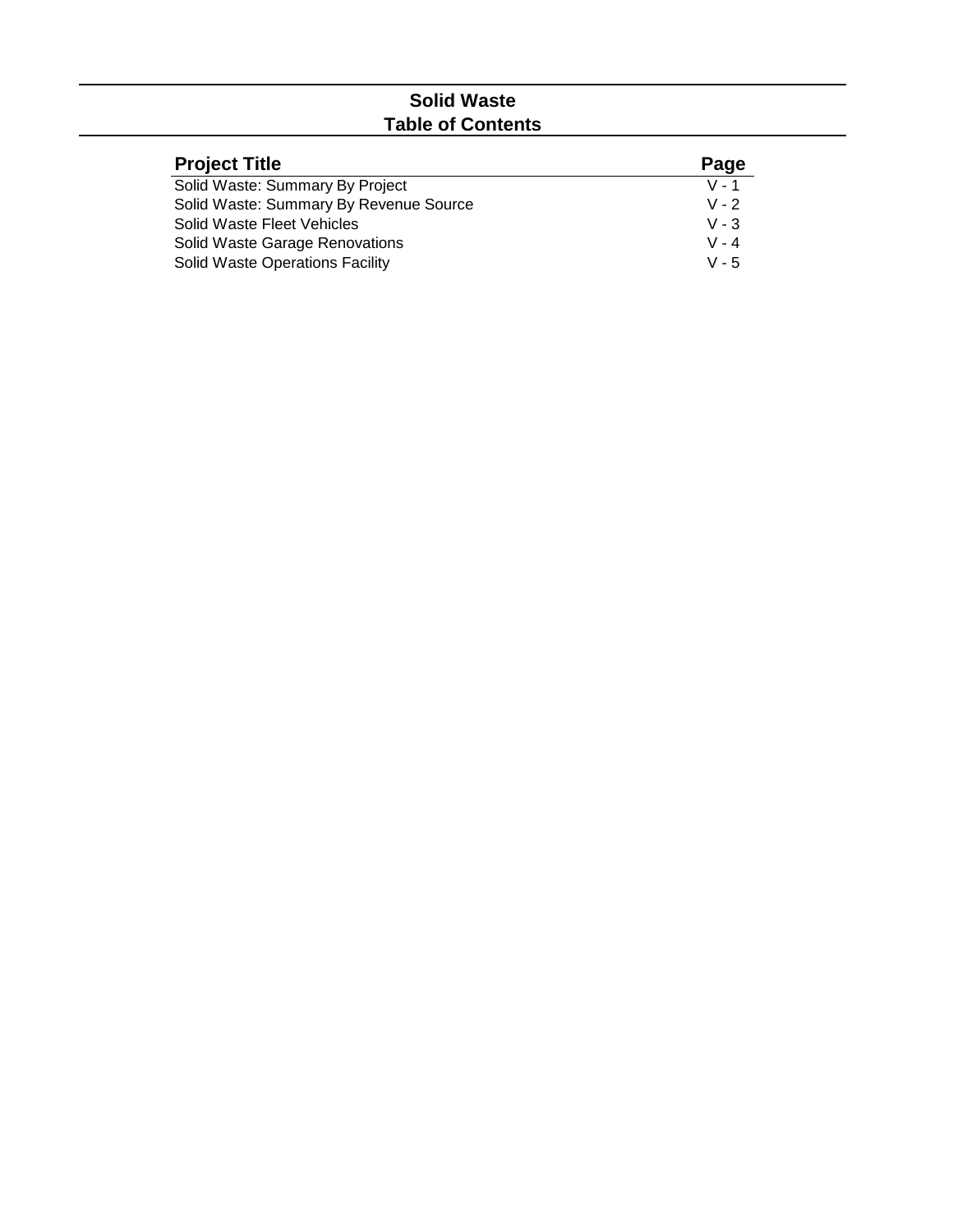# **Program Category: Solid Waste**

| <b>SUMMARY BY PROJECT</b>             |                   |             |            |            |            |            |             |                        |                      |  |  |
|---------------------------------------|-------------------|-------------|------------|------------|------------|------------|-------------|------------------------|----------------------|--|--|
| Category                              | <b>Prior Year</b> | FY 2012-13  | FY 2013-14 | FY 2014-15 | FY 2015-16 | FY 2016-17 | FY 2017-18  | <b>Future</b><br>Years | <b>Total Request</b> |  |  |
| Solid Waste<br><b>Fleet Vehicles</b>  | 1,097,463         | 1,143,324   | 0          | 0          | 0          | 0          | 0           | 0                      | 2,240,787            |  |  |
| Solid Waste<br>Garage<br>Renovations  | 338,238           | 0           | O          | 0          | 0          | 0          | $\mathbf 0$ | 0                      | 338,238              |  |  |
| Solid Waste<br>Operations<br>Facility | 590,000           | 0           | O          | 0          | 0          | 0          | $\mathbf 0$ | 0                      | 590,000              |  |  |
|                                       | \$2,025,701       | \$1,143,324 | \$0        | \$0        | \$0        | \$0        | \$0         | \$0                    | \$3,169,025          |  |  |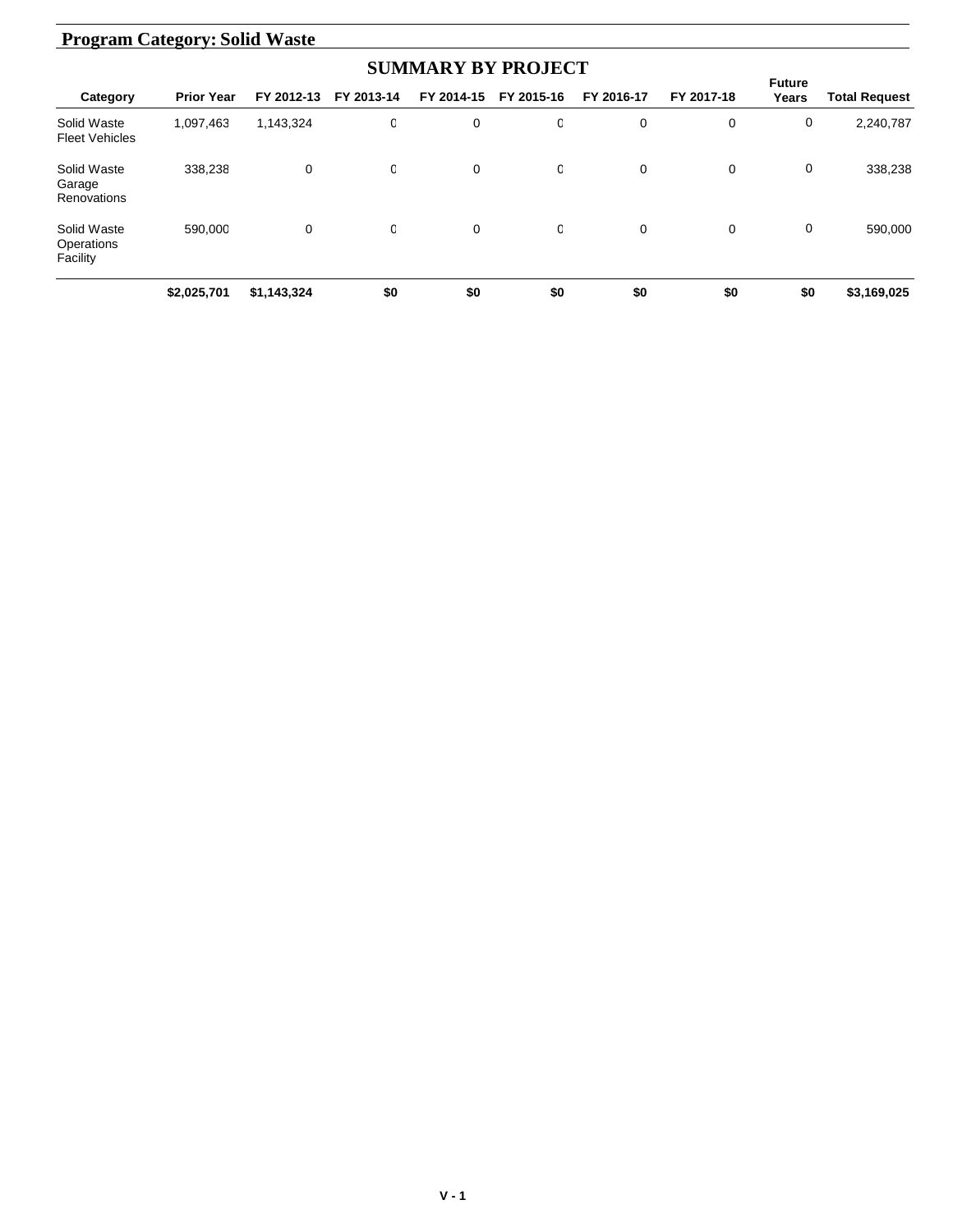| Category                 | <b>Prior Year</b> | FY 2012-13  | FY 2013-14 | FY 2014-15 | FY 2015-16 | FY 2016-17 | FY 2017-18 | <b>Future</b><br>Years |     | <b>Total Funds</b> |
|--------------------------|-------------------|-------------|------------|------------|------------|------------|------------|------------------------|-----|--------------------|
| Unidentified             |                   |             |            |            |            |            |            |                        |     | 0                  |
| <b>Rev Unauthorized</b>  |                   |             |            |            |            |            |            |                        |     |                    |
| <b>Rev Authorized</b>    |                   |             |            |            |            |            |            |                        |     |                    |
| Pay-As-You-Go            | 90,000            |             |            |            |            |            |            |                        | 0   | 90,000             |
| Other                    | 1,097,463         | 1,143,324   |            |            |            |            |            |                        | 0   | 2,240,787          |
| Intergovernmental        |                   |             |            |            |            |            |            |                        |     |                    |
| <b>Installment Sales</b> | 338,238           |             |            |            |            |            |            |                        |     | 338,238            |
| <b>Impact Fees</b>       |                   |             |            |            |            |            |            |                        |     | 0                  |
| <b>GOB Unauthorized</b>  |                   |             |            |            |            |            |            |                        |     |                    |
| <b>GOB Authorized</b>    | 500.000           |             |            | O          |            |            | 0          |                        | 0   | 500,000            |
|                          | \$2,025,701       | \$1,143,324 | \$0        | \$0        | \$0        | \$0        | \$0        |                        | \$0 | \$3,169,025        |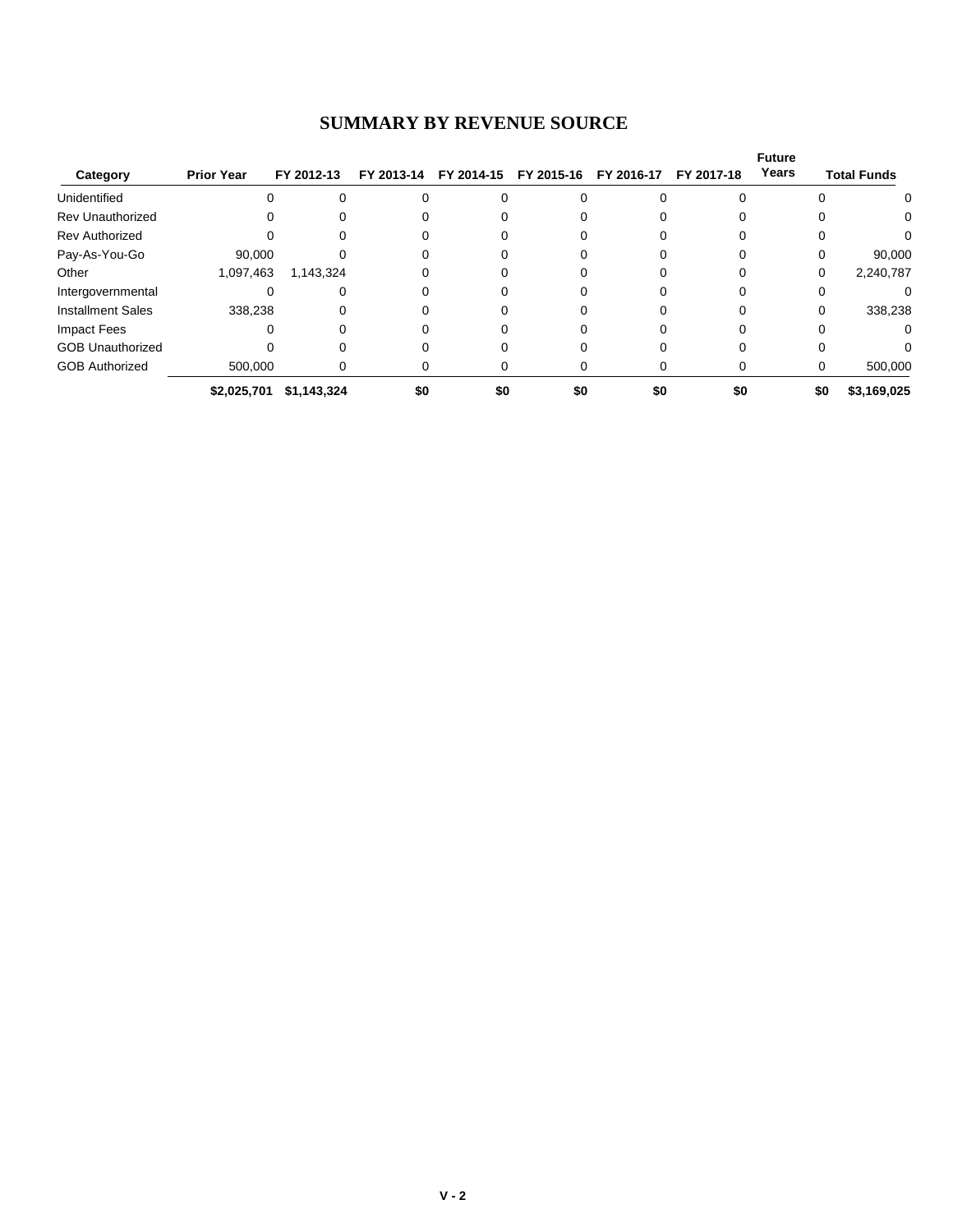### **CITY OF DURHAM CAPITAL IMPROVEMENTS PROGRAM**

| Service Area<br>Solid Waste                                                                                 |                           |             | Department<br>Fleet |           |                  | Division/Program:     |         | District:<br>All       |              |
|-------------------------------------------------------------------------------------------------------------|---------------------------|-------------|---------------------|-----------|------------------|-----------------------|---------|------------------------|--------------|
| <b>Project Title</b><br>Solid Waste Fleet Vehicles                                                          |                           |             | <b>Pin Number</b>   |           |                  | <b>Master Plan</b>    |         |                        |              |
| <b>Project Description</b><br>This project is for the financing of fleet vehicles for the Solid Waste Fund. |                           |             |                     |           |                  |                       |         |                        |              |
| PROJECT STATUS -                                                                                            |                           | May 2012    |                     |           | PROJECTED DATES: |                       |         | <b>TYPE REQUEST</b>    |              |
|                                                                                                             | <b>Total Expenditures</b> | \$1,090,106 |                     | Beginning |                  | 10/11<br>Continuation |         |                        |              |
|                                                                                                             |                           |             | Completion          | 03/24     |                  |                       |         |                        |              |
| <b>Appropriation</b>                                                                                        | <b>Prior Year</b>         | 2012-13     | 2013-14             | 2014-15   | 2015-16          | 2016-17               | 2017-18 | <b>Future</b><br>Years | <b>TOTAL</b> |
| Planning/Design                                                                                             | \$0                       | \$0         | \$0                 | \$0       | \$0              | \$0                   | \$0     | \$0                    | \$0          |
| Land                                                                                                        | \$0                       | \$0         | \$0                 | \$0       | \$0              | \$0                   | \$0     | \$0                    | \$0          |
| Construction                                                                                                | \$1,097,463               | \$1,143,324 | \$0                 | \$0       | \$0              | \$0                   | \$0     | \$0                    | \$2,240,787  |
| Equip/Furnishings                                                                                           | \$0                       | \$0         | \$0                 | \$0       | \$0              | \$0                   | \$0     | \$0                    | \$0          |
| Contingency                                                                                                 | \$0                       | \$0         | \$0                 | \$0       | \$0              | \$0                   | \$0     | \$0                    | \$0          |
| <b>Total</b>                                                                                                | \$1,097,463               | \$1,143,324 | \$0                 | \$0       | \$0              | \$0                   | \$0     | \$0                    | \$2,240,787  |
| Revenue                                                                                                     | <b>Prior Year</b>         | 2012-13     | 2013-14             | 2014-15   | 2015-16          | 2016-17               | 2017-18 | <b>Future</b><br>Years | <b>TOTAL</b> |
| Pay-As-You-Go                                                                                               | \$0                       | \$0         | \$0                 | \$0       | \$0              | \$0                   | \$0     | \$0                    | \$0          |
| <b>GOB Authorized</b>                                                                                       | \$0                       | \$0         | \$0                 | \$0       | \$0              | \$0                   | \$0     | \$0                    | \$0          |
| <b>GOB Unauthorized</b>                                                                                     | \$0                       | \$0         | \$0                 | \$0       | \$0              | \$0                   | \$0     | \$0                    | \$0          |
| Rev Authorized                                                                                              | \$0                       | \$0         | \$0                 | \$0       | \$0              | \$0                   | \$0     | \$0                    | \$0          |
| Rev Unauthorized                                                                                            | \$0                       | \$0         | \$0                 | \$0       | \$0              | \$0                   | \$0     | \$0                    | \$0          |
| <b>Installment Sales</b>                                                                                    | \$0                       | \$0         | \$0                 | \$0       | \$0              | \$0                   | \$0     | \$0                    | \$0          |
| Impact Fees                                                                                                 | \$0                       | \$0         | \$0                 | \$0       | \$0              | \$0                   | \$0     | \$0                    | \$0          |
| Intergovernmental                                                                                           | \$0                       | \$0         | \$0                 | \$0       | \$0              | \$0                   | \$0     | \$0                    | \$0          |
| Other                                                                                                       | \$1,097,463               | \$1,143,324 | \$0                 | \$0       | \$0              | \$0                   | \$0     | \$0                    | \$2,240,787  |
| Unidentified                                                                                                |                           |             |                     |           |                  |                       |         |                        |              |
|                                                                                                             | \$0                       | \$0         | \$0                 | \$0       | \$0              | \$0                   | \$0     | \$0                    | \$0          |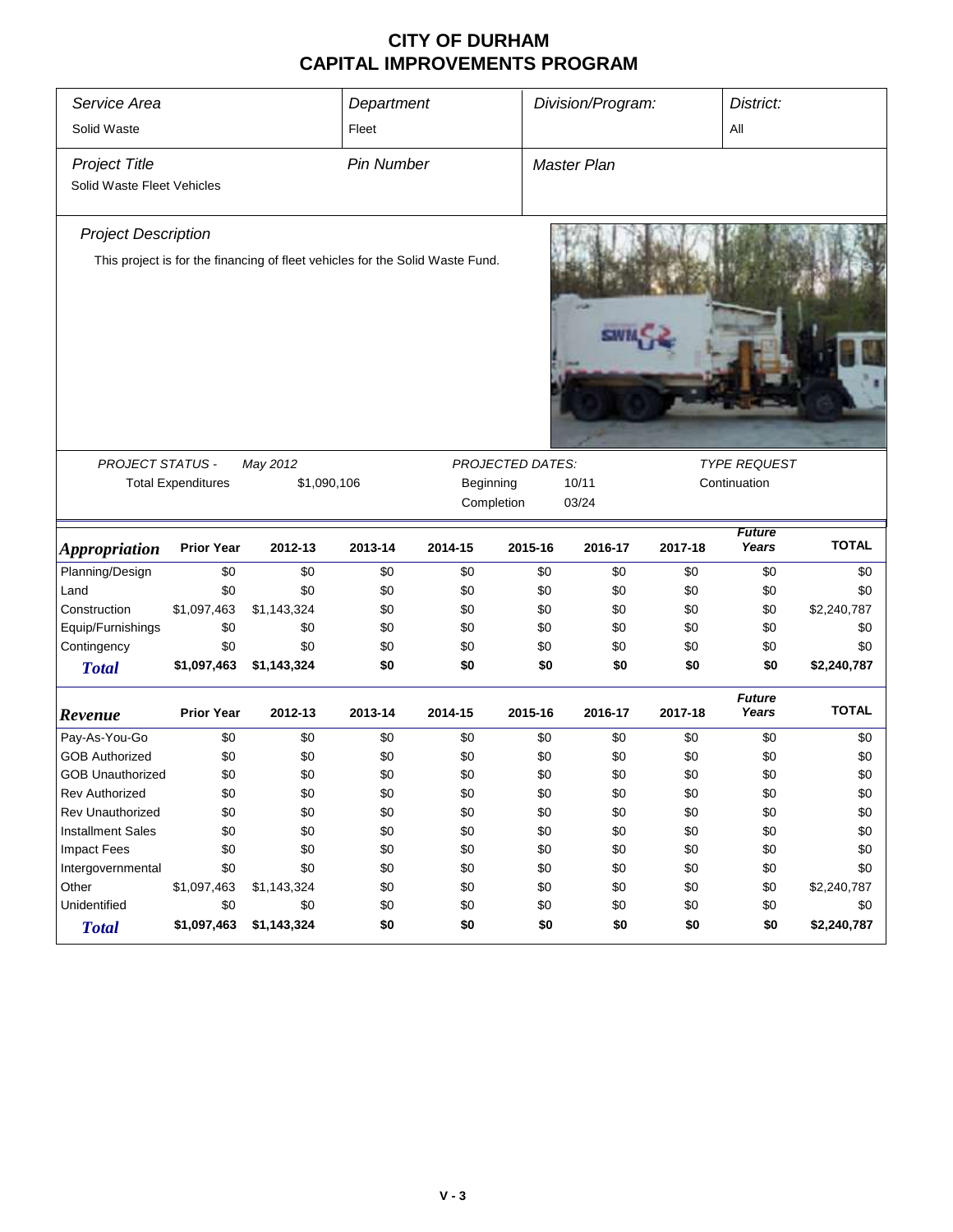## **CITY OF DURHAM CAPITAL IMPROVEMENTS PROGRAM**

| Service Area                   |                           |          | Department      |                                                                                                                                                                                                                                       |                         | Division/Program:                   |         | District:              |              |
|--------------------------------|---------------------------|----------|-----------------|---------------------------------------------------------------------------------------------------------------------------------------------------------------------------------------------------------------------------------------|-------------------------|-------------------------------------|---------|------------------------|--------------|
| Solid Waste                    |                           |          |                 | Solid Waste Management                                                                                                                                                                                                                |                         | <b>Operations - Street Sweeping</b> |         | All                    |              |
| <b>Project Title</b>           | Pin Number                |          |                 | <b>Master Plan</b>                                                                                                                                                                                                                    |                         |                                     |         |                        |              |
| Solid Waste Garage Renovations |                           |          | 0832-12-96-0991 |                                                                                                                                                                                                                                       |                         |                                     |         |                        |              |
| <b>Project Description</b>     |                           |          |                 |                                                                                                                                                                                                                                       |                         |                                     |         |                        |              |
|                                |                           |          |                 | Street Sweeping staff and equipment are currently housed off-site. This                                                                                                                                                               |                         |                                     |         |                        |              |
|                                |                           |          |                 | project involves renovating the old Solid Waste Complex to accommodate<br>these additional divisions, equipment, improve the break room, and meet ADA<br>compliance for bathroom facilities for all Solid Waste Management personnel. |                         |                                     |         |                        |              |
|                                |                           |          |                 |                                                                                                                                                                                                                                       |                         |                                     |         |                        |              |
| <b>PROJECT STATUS -</b>        |                           | May 2012 |                 |                                                                                                                                                                                                                                       | <b>PROJECTED DATES:</b> |                                     |         | <b>TYPE REQUEST</b>    |              |
|                                | <b>Total Expenditures</b> |          | \$98,169        | Beginning                                                                                                                                                                                                                             |                         | 01/09                               | New     |                        |              |
|                                |                           |          |                 | Completion                                                                                                                                                                                                                            |                         | 01/12                               |         |                        |              |
| <b>Appropriation</b>           | <b>Prior Year</b>         | 2012-13  | 2013-14         | 2014-15                                                                                                                                                                                                                               | 2015-16                 | 2016-17                             | 2017-18 | <b>Future</b><br>Years | <b>TOTAL</b> |
| Planning/Design                | \$18,525                  | \$0      | \$0             | \$0                                                                                                                                                                                                                                   | \$0                     | \$0                                 | \$0     | \$0                    | \$18,525     |
| Land                           | \$0                       | \$0      | \$0             | \$0                                                                                                                                                                                                                                   | \$0                     | \$0                                 | \$0     | \$0                    | \$0          |
| Construction                   | \$285,889                 | \$0      | \$0             | \$0                                                                                                                                                                                                                                   | \$0                     | \$0                                 | \$0     | \$0                    | \$285,889    |
| Equip/Furnishings              | \$0                       | \$0      | \$0             | \$0                                                                                                                                                                                                                                   | \$0                     | \$0                                 | \$0     | \$0                    | \$0          |
| Contingency                    | \$33,824                  | \$0      | \$0             | \$0                                                                                                                                                                                                                                   | \$0                     | \$0                                 | \$0     | \$0                    | \$33,824     |
| <b>Total</b>                   | \$338,238                 | \$0      | \$0             | \$0                                                                                                                                                                                                                                   | \$0                     | \$0                                 | \$0     | \$0                    | \$338,238    |
| Revenue                        | <b>Prior Year</b>         | 2012-13  | 2013-14         | 2014-15                                                                                                                                                                                                                               | 2015-16                 | 2016-17                             | 2017-18 | <b>Future</b><br>Years | <b>TOTAL</b> |
| Pay-As-You-Go                  | \$0                       | \$0      | \$0             | \$0                                                                                                                                                                                                                                   | \$0                     | \$0                                 | \$0     | \$0                    | \$0          |
| <b>GOB Authorized</b>          | \$0                       | \$0      | \$0             | \$0                                                                                                                                                                                                                                   | \$0                     | \$0                                 | \$0     | \$0                    | \$0          |
| <b>GOB Unauthorized</b>        | \$0                       | \$0      | \$0             | \$0                                                                                                                                                                                                                                   | \$0                     | \$0                                 | \$0     | \$0                    | \$0          |
| <b>Rev Authorized</b>          | \$0                       | \$0      | \$0             | \$0                                                                                                                                                                                                                                   | \$0                     | \$0                                 | \$0     | \$0                    | \$0          |
| <b>Rev Unauthorized</b>        | \$0                       | \$0      | \$0             | \$0                                                                                                                                                                                                                                   | \$0                     | \$0                                 | \$0     | \$0                    | \$0          |
| <b>Installment Sales</b>       | \$338,238                 | \$0      | \$0             | \$0                                                                                                                                                                                                                                   | \$0                     | \$0                                 | \$0     | \$0                    | \$338,238    |
| <b>Impact Fees</b>             | \$0                       | \$0      | \$0             | \$0                                                                                                                                                                                                                                   | \$0                     | \$0                                 | \$0     | \$0                    | \$0          |
| Intergovernmental              | \$0                       | \$0      | \$0             | \$0                                                                                                                                                                                                                                   | \$0                     | \$0                                 | \$0     | \$0                    | \$0          |
| Other                          | \$0                       | \$0      | \$0             | \$0                                                                                                                                                                                                                                   | \$0                     | \$0                                 | \$0     | \$0                    | \$0          |
| Unidentified                   | \$0                       | \$0      | \$0             | \$0                                                                                                                                                                                                                                   | \$0                     | \$0                                 | \$0     | \$0                    | \$0          |
| <b>Total</b>                   | \$338,238                 | \$0      | \$0             | \$0                                                                                                                                                                                                                                   | \$0                     | \$0                                 | \$0     | \$0                    | \$338,238    |
| <b>Operating</b>               | <b>Prior Year</b>         | 2012-13  | 2013-14         | 2014-15                                                                                                                                                                                                                               | 2015-16                 | 2016-17                             | 2017-18 | <b>Future</b><br>Years | <b>TOTAL</b> |
| Capital Outlay                 | \$0                       | \$0      | \$0             | \$0                                                                                                                                                                                                                                   | \$0                     | \$0                                 | \$0     | \$0                    | \$0          |
| Maint/Operations               | \$0                       | \$0      | \$0             | \$0                                                                                                                                                                                                                                   | \$0                     | \$0                                 | \$0     | \$0                    | \$0          |
| Personnel                      | \$0                       | \$0      | \$0             | \$0                                                                                                                                                                                                                                   | \$0                     | \$0                                 | \$0     | \$0                    | \$0          |
| <b>Total</b>                   | \$0                       | \$0      | \$0             | \$0                                                                                                                                                                                                                                   | \$0                     | \$0                                 | \$0     | \$0                    | \$0          |